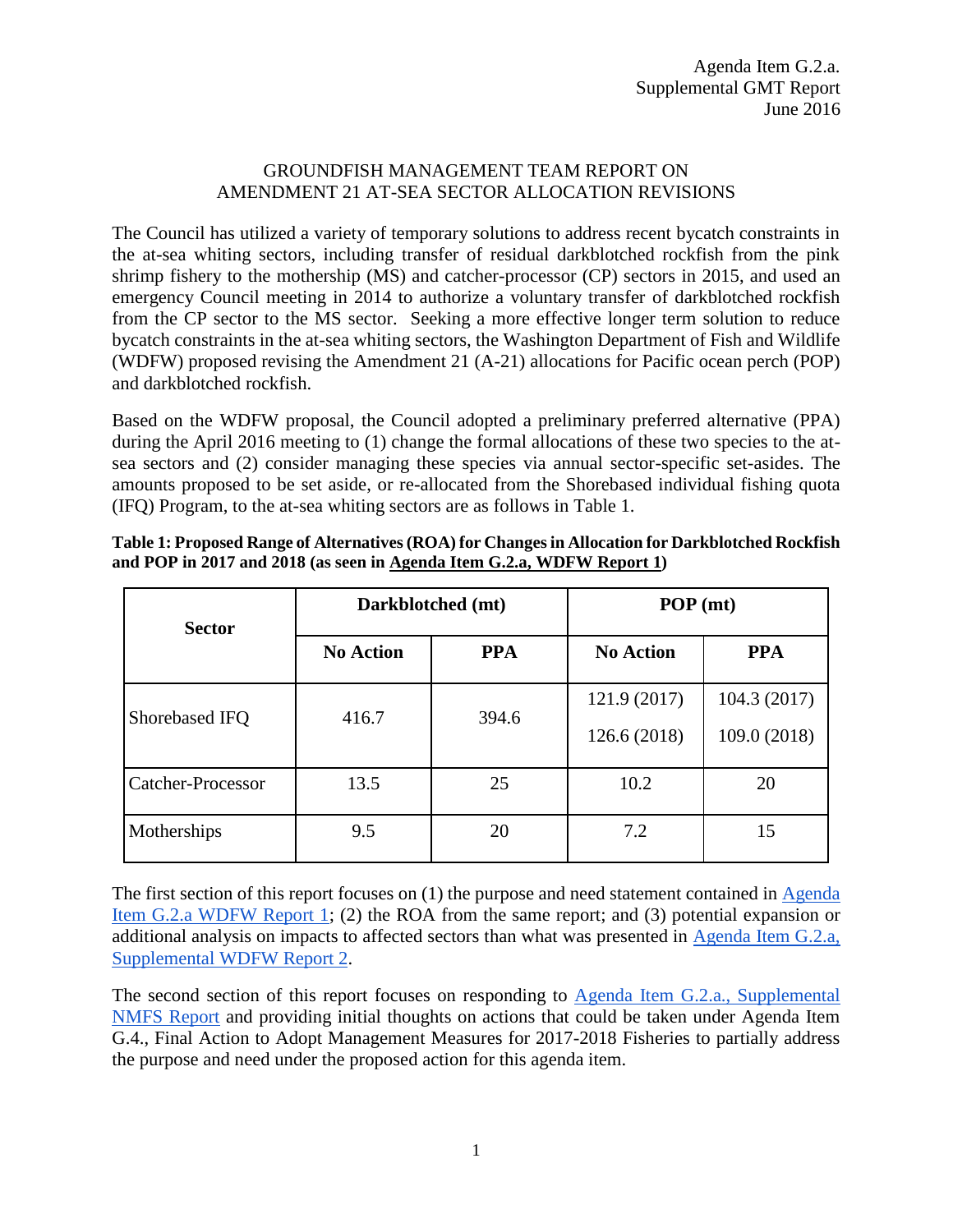## **Part 1: Purpose and Need**

The GMT reviewed the purpose statement in [Agenda Item G.2.a,](http://www.pcouncil.org/wp-content/uploads/2016/06/G2a_WDFW_Rpt1_AM21_JUN2016BB.pdf) WDFW Report 1, and believes that it represents the purpose and need of the April 2016 proposed action.

## **Part 2: Range of Alternatives**

The GMT reviewed the range of alternatives (ROA) in [Agenda Item G.2.a, WDFW Report 1](http://www.pcouncil.org/wp-content/uploads/2016/06/G2a_WDFW_Rpt1_AM21_JUN2016BB.pdf) (reproduced in [Table 1](#page-0-0) above) and believes the range of A-21 allocation alternatives is sufficient to address the immediate need and not overly broad. However, we note that there is crossover between this agenda item and the biennial harvest specifications (i.e. ACL decisions under Agenda Item G.4.), that may also partially address the purpose and need without needing to change the A-21 allocations.

With the proposal to revise the A-21 allocations by transferring allocation from IFQ to the at-sea whiting sectors, the Council has to consider the potential trade-offs associated with harvest potential for all three sectors (i.e., IFQ, MS, and CP). The GMT believes the revised A-21 allocations under the PPA appear to be high enough to adequately reduce bycatch constraints for the at-sea whiting sectors, but at the same time are not set too high as to potentially strand fish in the at-sea whiting sectors that could be better utilized in the IFQ fisheries. In conclusion, the GMT believes the ROA provides adequate bookends in regards to the proposed action to revise A-21 allocations. The Council still has the ability to pick an intermediate value from within the range if desired. However, the Council could consider adding additional alternatives, though this would increase the analytical workload.

# **Part 3: Additional issues to be further analyzed for final action**

WDFW has requested input regarding potential issues or analyses that may not have been adequately addressed in [Agenda Item G.2.a, Supplemental WDFW Report 2.](http://www.pcouncil.org/wp-content/uploads/2016/06/G2a_Sup_WDFW_Rpt2_AnalysisAltsRevAM21_JUN2016BB.pdf) Time permitting, WDFW would work to address these issues prior to selection of a FPA (which is potentially slated for September).

### **Considerations of the re-emergence of the IFQ mid-water trawl rockfish fishery**

Shoreside processors and IFQ participants mentioned that POP are encountered in the IFQ midwater trawl fishery for widow and yellowtail rockfish, and requested that analysis be completed to determine if the PPA allocation could hinder their ability to access these target stocks, compared to No Action. The mid-water trawl rockfish fishery has been dormant since the 2000's due to widow rockfish and canary rockfish both being overfished, but the fishery is expected to re-emerge as bycatch constraints have been reduced (i.e., canary rockfish has rebuilt) and the allocations of the targets (i.e., widow and yellowtail rockfish) will greatly rise due to the widow rockfish ACL increasing by nearly six fold for 2017-2018.

Accordingly, the GMT explored a bycatch rate approach to determine if there are differences in future harvest potential for widow and yellowtail rockfishes between No Action and the PPA POP allocations. In short, the bycatch approach shows how well the historical IFQ fisheries could have obtained their higher and more accessible (due to canary rockfish rebuilding) 2017-2018 widow and yellowtail rockfish allocations with their historical unused POP for both allocation alternatives. Since the Shorebased IFQ Program uses approximately 35 to 40 percent of their POP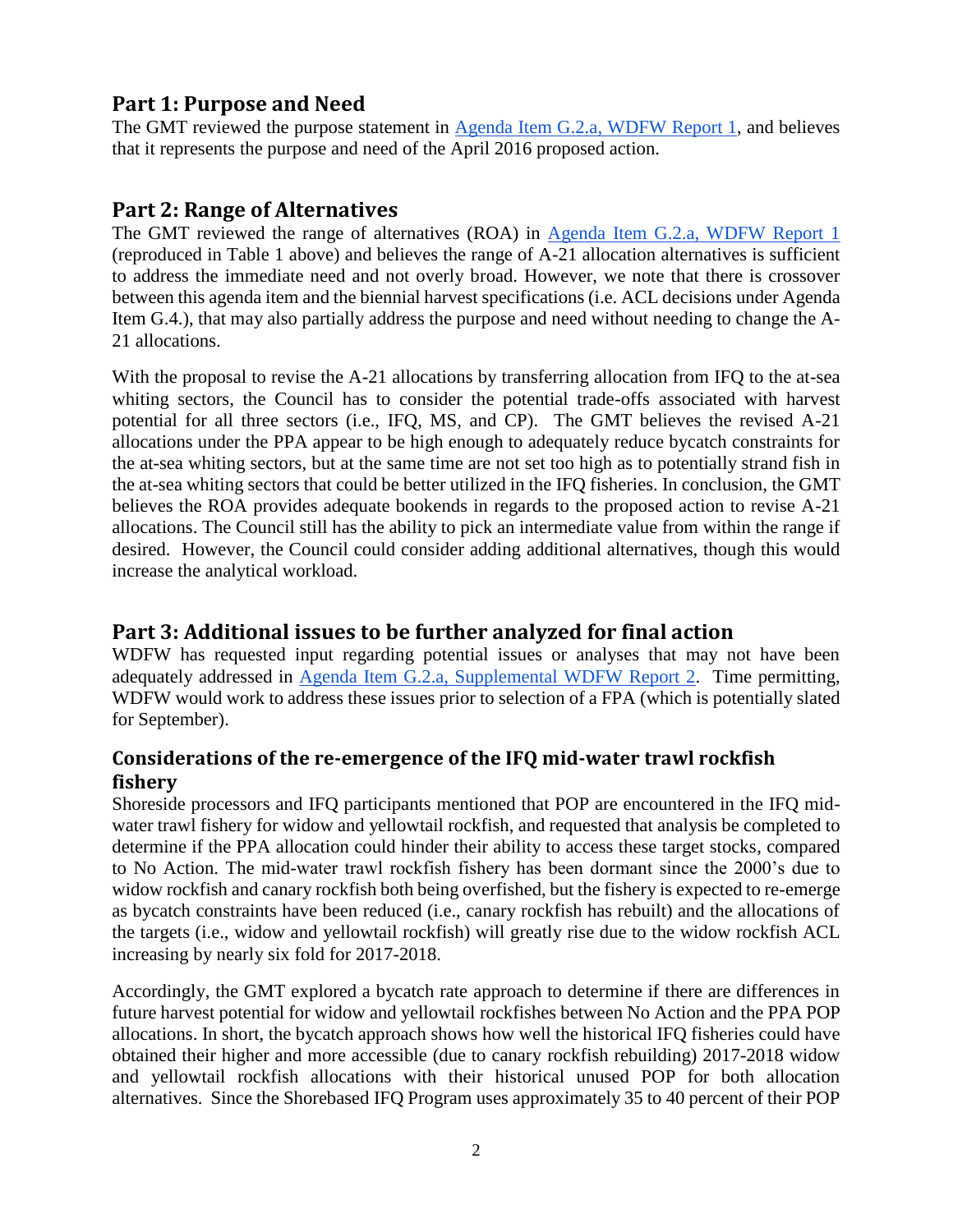allocation for their current fisheries (mostly slope bottom trawl), the unused POP was assumed to be what would be available to access the midwater targets.

Based on this hind cast bycatch approach, IFQ participants could potentially access their full allocations of widow and yellowtail rockfish with their unused A-21 allocations of POP under No Action, but not under the PPA [\(Table 2\)](#page-2-0). The magnitude of difference could vary by year, and is tied to how much POP they take elsewhere (e.g., slope bottom trawling); differences in harvest potential are greater during years when their POP takes elsewhere are greater, as they would have less available POP to apply to the midwater trawl fishery for yellowtail and widow rockfishes. Due to this variation in POP impacts elsewhere, associated impacts with the lesser PPA allocation of POP could range from reduction in a few hundred thousand dollars ex-vessel (e.g., \$366,078 in 2014) when POP encounters are low to a few million dollars ex-vessel (e.g., \$3,735,182 in 2012) when POP encounters are higher.

<span id="page-2-0"></span>**Table 2: Hind-cast of the harvest potential of widow rockfish (WDOW) and yellowtail rockfish (YTRF) for the IFQ mid-water trawl fishery (non-whiting) for the No Action and PPA POP allocations.**

| WDOW<br>$+$ YTRF<br>Year<br>already<br>taken by<br>IFQ (mt) |       | <b>Unused IFO</b><br>$WDOW + YTRF$<br>IFO could access<br>with 2017-2018<br>allocation<br>increasing to | <b>Amount of unused</b><br>$WDOW + YTRF$ IFQ<br>could access with their<br>unused POP allocation<br>(mt) |            | Difference in harvest potential for<br>the POP alternatives (PPA - No<br><b>Action</b> ) |              |              |
|-------------------------------------------------------------|-------|---------------------------------------------------------------------------------------------------------|----------------------------------------------------------------------------------------------------------|------------|------------------------------------------------------------------------------------------|--------------|--------------|
|                                                             |       | 15,836 mt                                                                                               | <b>No Action</b>                                                                                         | <b>PPA</b> | <b>MT</b>                                                                                | <b>lbs</b>   | \$ ex-vessel |
| 2011                                                        | 877   | 14,959                                                                                                  | 14,959                                                                                                   | 12,473     | $-2,486$                                                                                 | $-5,480,692$ | $-2,466,311$ |
| 2012                                                        | 1,150 | 14,686                                                                                                  | 14,616                                                                                                   | 10,851     | $-3,765$                                                                                 | $-8,300,404$ | $-3,735,182$ |
| 2013                                                        | 1,131 | 14,705                                                                                                  | 14,705                                                                                                   | 11,829     | $-2,876$                                                                                 | $-6,340,495$ | $-2,853,223$ |
| 2014                                                        | 1,818 | 14,018                                                                                                  | 14,018                                                                                                   | 13,649     | $-369$                                                                                   | $-813,506$   | $-366,078$   |
| 2015                                                        | 2,265 | 13,571                                                                                                  | 13,571                                                                                                   | 11,648     | $-1,923$                                                                                 | $-4,239,489$ | $-1,907,770$ |

In conclusion, while IFQ sector attainments of POP have been relatively low (i.e., 40 percent or less), the lesser IFQ POP allocation associated with the PPA could potentially impede the harvest potential of IFQ to access their future allocations of widow and yellowtail rockfish (which are higher than in years past).

### **Considerations of removal or reduction of the trawl Rockfish Conservation Area**

As part of the Essential Fish Habitat (EFH) review, the Council could consider removing or reducing the scope of the trawl rockfish conservation area (RCA; e.g., opening portions of the RCA that are trawled by the pink shrimp fishery). Since the initial purpose for the adoption of the trawl RCA was to curtail darkblotched rockfish impacts, removal or reduction of the RCA could increase future IFQ attainments of darkblotched rockfish and also POP (which also occur on the inner slope and outer shelf). As such, while recent IFQ attainments have been relatively low for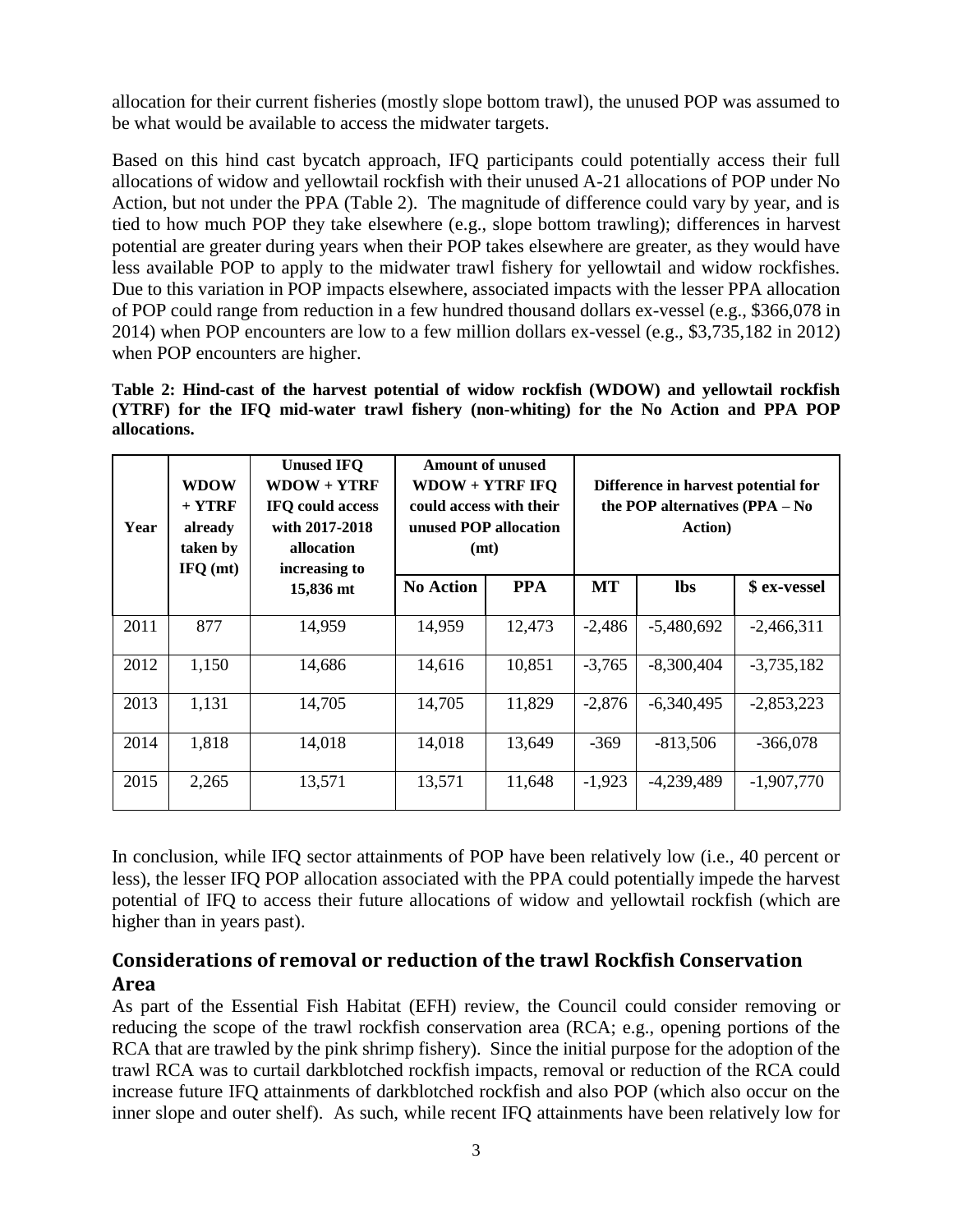both species (i.e., less than 40 percent annually), future attainments could increase if the RCA is changed but harvest potential could be reduced under the PPA.

#### **Considerations to harvest potential of Dover sole, thornyheads, and sablefish**

The Dover sole, thornyheads, and sablefish (DTS) complex is a mainstay to the portfolios of IFQ bottom trawlers. Since DTS activity occurs on the slope where darkblotched rockfish and POP also reside, it is important to consider potential limitations to DTS harvest potential associated with the PPA alternative. However, it is the understanding of the GMT that the bottom trawl fisheries' access to the DTS complex is primarily constrained by sablefish, and thus harvest potential of DTS may not be as inhibited by reduced POP and darkblotched rockfish allocations (e.g., compared to potential in the mid-water rockfish fishery).

# **Part 4: NMFS Report and alternative solution to increase ACLs**

The National Marine Fisheries Service (NMFS), in the **Supplemental NMFS Report**, provides thoughts on possible solutions to the issue of the at-sea sectors needing additional darkblotched rockfish and POP in order to efficiently access their Pacific whiting allocation. Based on their assessment of workload and regulatory complexity, the PPA would not be able to be implemented until January 1, 2018. Therefore, another option was explored to increase the ACLs, thereby increasing the allocations to all sectors for the 2017 Pacific whiting season.

### **Darkblotched Rockfish Annual Catch Limit**

The GMT discussed that the Council could increase the annual catch limit (ACL) of darkblotched rockfish for 2017-2018. It has the potential to, at least partially, meet the objectives of the Council's PPA. Increasing the ACL would reduce the level of precaution that the Council used in setting the ACL at 490 mt for 2017-2018; however, management measures could potentially be designed to target a lower amount with a deduction off the top of the ACL for unforeseen mortality. The GMT will further discuss the potential change in the 2017-2018 ACLs under Agenda Item G.4.

### **Pacific Ocean Perch Annual Catch Limit**

In their report, NMFS does not recommend extending the time to rebuild POP in order to increase the ACL, and respective allocations. However, the GMT explored potential options that could be put into place for 2017 (as opposed to the PPA proposed under this agenda item) to alleviate the need of the at-sea sectors.

Initially, the GMT analyzed what the increase to the ACL would have to be in order to switch from allocating 30 mt to the whiting at-sea sectors under A-21 to the 17 percent provision, as well as the ACL that would be required to reach the PPA allocation amounts (approximately) under status quo A-21 regulations. [Table 3](#page-4-0) below shows the No Action and PPA for 2017 from the WDFW Report, as well as the minimum ACL needed to use the 17 percent rule and the ACL that would allocate the PPA amounts to the at-sea sectors in 2017 and 2018. The FPA set-aside value of 24.4 mt was used across all columns.